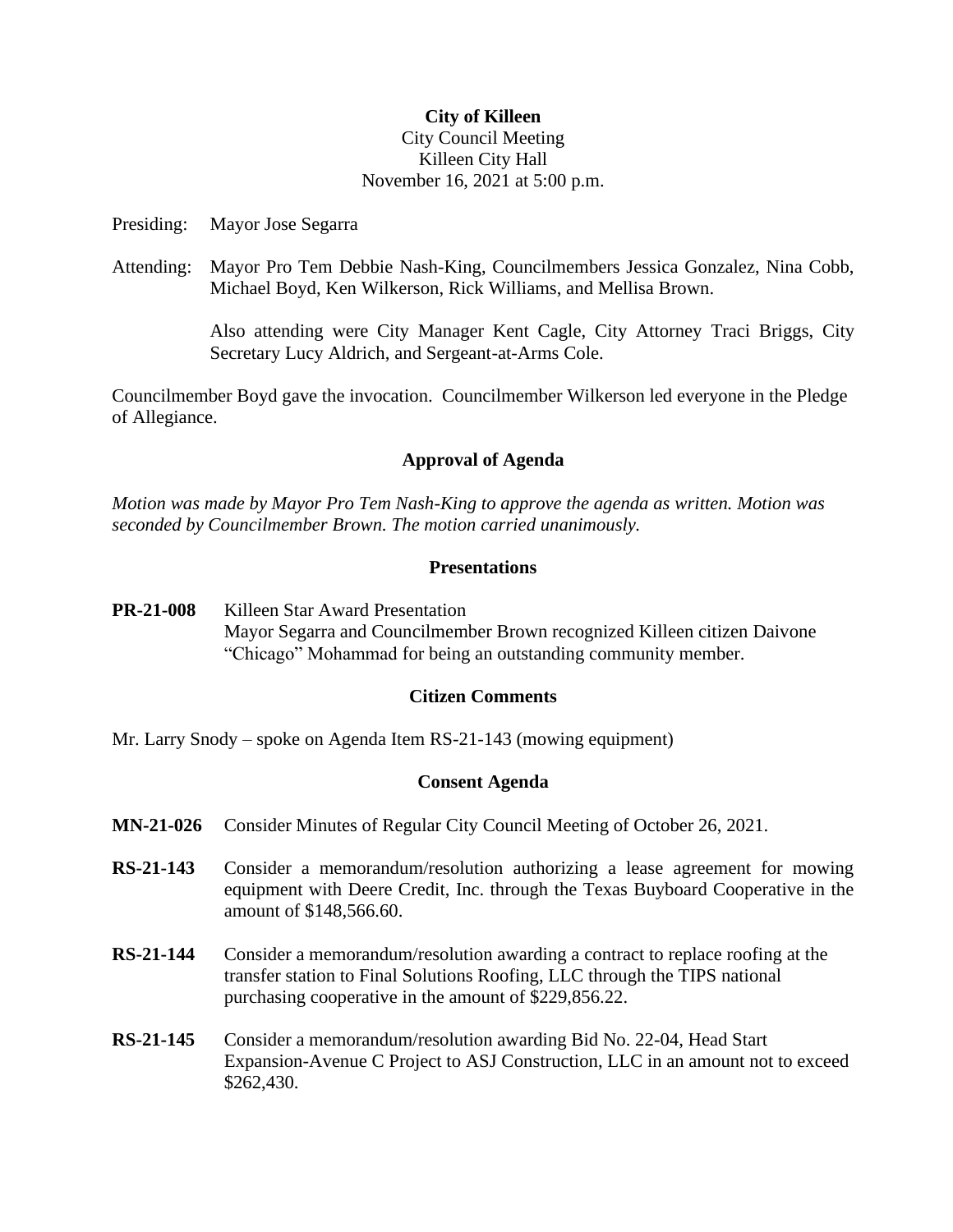Regular City Council Meeting November 16, 2021 – Page 2

- **RS-21-146** Consider a memorandum/resolution approving a grant agreement with the Boys & Girls Clubs of Central Texas in an amount not to exceed \$750,000.
- **RS-21-147** Consider a memorandum/resolution authorizing proceeding with issuance of certificates of obligation for street improvements and further directing the publication of notice of intention to issue combination tax and revenue certificates of obligation for street improvements.
- **RS-21-148** Consider a memorandum/resolution expressing an official intent regarding the issuance of certificates of obligation for street improvements.
- **RS-21-149** Consider a memorandum/resolution authorizing a professional services agreement for the design of the Gilmer Street reconstruction project with KSA Engineers in the amount of \$658,710.
- **RS-21-150** Consider a memorandum/resolution authorizing a professional services agreement for the design of the Bunny Trail street reconstruction project with Kimley-Horn and Associates, Inc., in the amount of \$421,550.
- **OR-21-025** Consider an ordinance amending the corporate city limits of the City of Killeen to disannex approximately 26.57 acres of land out of the K. Erhard Survey, Abstract No. 292, being generally located east of the terminus of Hollow Drive and declaring said land to no longer be a part of said City.

The City Secretary read the caption of the ordinance. AN ORDINANCE AMENDING THE CORPORATE CITY LIMITS OF THE CITY OF KILLEEN, BELL COUNTY, TEXAS TO DISANNEX APPROXIMATELY 26.57 ACRES OF LAND OUT OF THE K. ERHARD SURVEY, ABSTRACT NO. 292, BEING GENERALLY LOCATED EAST OF THE TERMINUS OF HOLLOW DRIVE; DECLARING SAID LAND TO NO LONGER BE A PART OF SAID CITY; DECLARING SAID LAND AND PRESENT AND FUTURE INHABITANTS OF SAID LAND TO NOT BE ENTITLED TO ANY OF THE RIGHTS AND PRIVILEGES OF CITIZENS OF THE CITY AND TO NOT BE BOUND BY THE ACTS AND ORDINANCES OF THE CITY; PROVIDING FOR A SEVERABILITY CLAUSE; PROVIDING FOR THE REPEAL OF CONFLICTING PROVISIONS; PROVIDING FOR A SAVINGS CLAUSE; PROVIDING AN EFFECTIVE DATE.

*Motion was made by Councilmember Brown to approve the consent agenda removing Agenda Items RS-21-143, RS-21-147, RS-21-148, RS-21-149 and RS-21-150 for separate consideration. Without a second, the motion died. Motion was made by Mayor Pro Tem Nash-King to approve the consent agenda as written. Motion was seconded by Councilmember Gonzalez. During discussions, Councilmember Wilkerson called a point of order to move on with voting on the consent agenda. Motion carried 6 to 1 with Councilmember Brown in opposition.*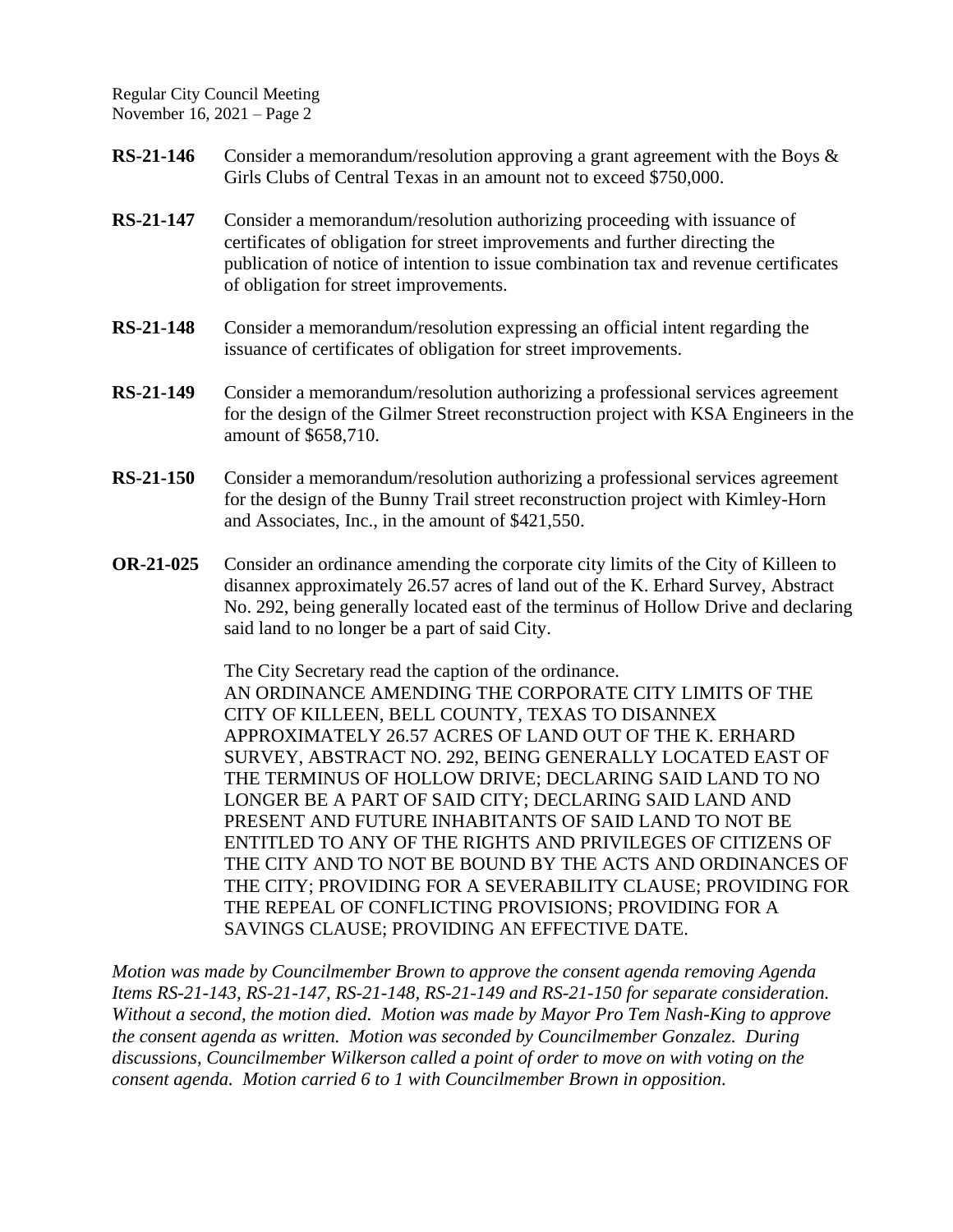### **Public Hearings**

**PH-21-063** HOLD a public hearing and consider an ordinance requested by Mitchell & Associates, Inc. on behalf of Centroplex Builders, L.L.C. (Case #Z21-32) to rezone approximately 12.39 acres out of the Morris Subdivision Phase Two, Lots 11-23, Block 7; Lots 13-30, Block 8; and Lots 2, 14, and part of Lot 15, Block 2 from "RM-1" (Residential Modular Home Single Family District), "R-3" (Multi-Family Residential District), and "B-3" (Local Business District) to "R-2" (Two Family Residential District). The properties are located at 1102-1106 Karen Drive, 1101- 1306 Nina Drive, 3202-3216 Ricks Road, and 1002 and 1010 Anna Lee Drive, Killeen, Texas.

> The City Secretary read the caption of the ordinance. AN ORDINANCE AMENDING THE ZONING ORDINANCE OF THE CITY OF KILLEEN BY CHANGING THE ZONING OF APPROXIMATELY 12.39 ACRES OUT OF THE MORRIS SUBDIVISION PHASE TWO, LOTS 11-23, BLOCK 7; LOTS 13-30, BLOCK 8; AND LOTS 2, 14, AND PART OF LOT 15, BLOCK 2, FROM "RM-1" (RESIDENTIAL MODULAR HOME SINGLE FAMILY DISTRICT), "R-3" (MULTIFAMILY DISTRICT), AND "B-3" (LOCAL BUSINESS DISTRICT) TO "R-2" (TWO-FAMILY RESIDENTIAL DISTRICT); PROVIDING A SAVINGS CLAUSE; PROVIDING FOR THE REPEAL OF CONFLICTING PROVISIONS; PROVIDING FOR AN EFFECTIVE DATE.

#### **Staff Comments:** Wallis Meshier, Director of Planning

If approved, the owner intends to build approximately forty-four (44) two-family homes on the property. The property is partially within a FEMA regulatory Special Flood Hazard Area (SFHA). A Letter of Map Revision (LOMR) was signed by the City's Floodplain Administrator on August 27, 2021 and has been submitted to FEMA. If approved, the LOMR will revise the floodplain in this area and allow the property to be developed. The property is designated as 'General Residential' on the Future Land Use Map (FLUM) of the Comprehensive Plan. This request is consistent with the FLUM of the Comprehensive Plan. Staff notified one hundred and fifty-two (152) property owners. To date, staff has received two (2) written responses in support of the request. Staff finds that the applicant's request for Two-Family Residential District is consistent with the surrounding land uses and compatible with the prevailing community character. Staff recommends approval of the applicant's request to rezone the property as presented. The Planning and Zoning Commission recommended approval by a vote of 6 to 1.

Mayor Segarra invited the applicant to speak.

The applicant, Mr. Ace Reneau, was available to provide additional information and answer questions.

Mayor Segarra opened the public hearing.